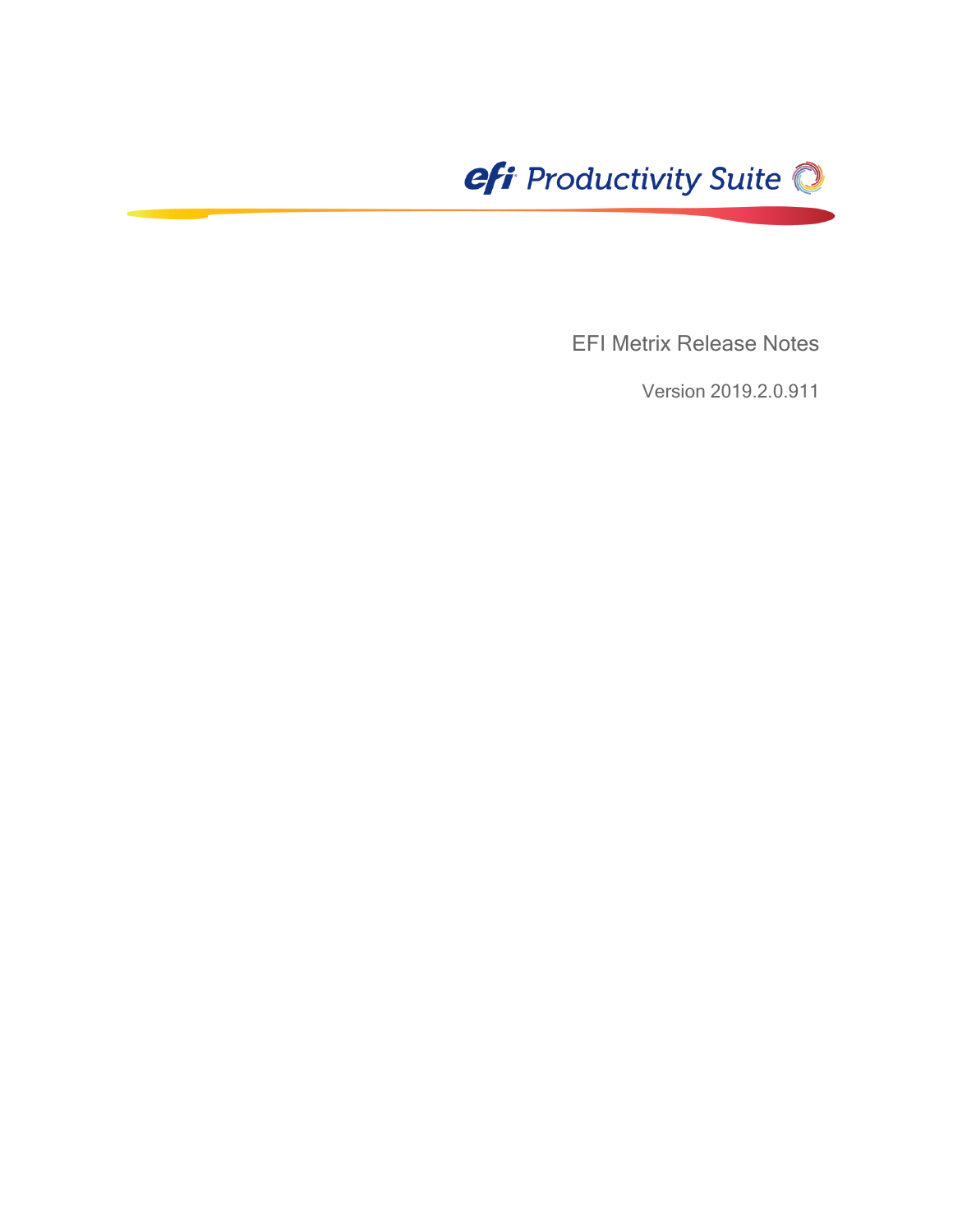**Copyright** © 2004 - 2020 by Electronics for Imaging, Inc. All Rights Reserved.

EFI Metrix 2019.2 | *EFI Metrix Release Notes*

January 2020 / EFI Metrix 2019.2

Document Version 1

This publication is protected by copyright, and all rights are reserved. No part of it may be reproduced or transmitted in any form or by any means for any purpose without express prior written consent from Electronics for Imaging, Inc. Information in this document is subject to change without notice and does not represent a commitment on the part of Electronics for Imaging, Inc.

#### **Patents**

This product may be covered by one or more of the following U.S. Patents: 4,716,978, 4,828,056, 4,917,488, 4,941,038, 5,109,241, 5,170,182, 5,212,546, 5,260,878, 5,276,490, 5,278,599, 5,335,040, 5,343,311, 5,398,107, 5,424,754, 5,442,429, 5,459,560, 5,467,446, 5,506,946, 5,517,334, 5,537,516, 5,543,940, 5,553,200, 5,563,689, 5,565,960, 5,583,623, 5,596,416, 5,615,314, 5,619,624, 5,625,712, 5,640,228, 5,666,436, 5,745,657, 5,760,913, 5,799,232, 5,818,645, 5,835,788, 5,859,711, 5,867,179, 5,940,186, 5,959,867, 5,970,174, 5,982,937, 5,995,724, 6,002,795, 6,025,922, 6,035,103, 6,041,200, 6,065,041, 6,112,665, 6,116,707, 6,122,407, 6,134,018, 6,141,120, 6,166,821, 6,173,286, 6,185,335, 6,201,614, 6,215,562, 6,219,155, 6,219,659, 6,222,641, 6,224,048, 6,225,974, 6,226,419, 6,238,105, 6,239,895, 6,256,108, 6,269,190, 6,271,937, 6,278,901, 6,279,009, 6,289,122, 6,292,270, 6,299,063, 6,310,697, 6,321,133, 6,327,047, 6,327,050, 6,327,052, 6,330,071, 6,330,363, 6,331,899, 6,340,975, 6,341,017, 6,341,018, 6,341,307, 6,347,256, 6,348,978, 6,356,359, 6,366,918, 6,369,895, 6,381,036, 6,400,443, 6,429,949, 6,449,393, 6,476,927, 6,490,696, 6,501,565, 6,519,053, 6,539,323, 6,543,871, 6,546,364, 6,549,294, 6,549,300, 6,550,991, 6,552,815, 6,559,958, 6,572,293, 6,590,676, 6,606,165, 6,633,396, 6,636,326, 6,643,317, 6,647,149, 6,657,741, 6,662,199, 6,678,068, 6,707,563, 6,741,262, 6,748,471, 6,753,845, 6,757,436, 6,757,440, 6,778,700, 6,781,596, 6,816,276, 6,825,943, 6,832,865, 6,836,342, RE33,973, RE36,947, D341,131, D406,117, D416,550, D417,864, D419,185, D426,206, D439,851, D444,793.

#### **Trademarks**

The APPS logo, AutoCal, Auto-Count, Balance, Best, the Best logo, BESTColor, BioVu, BioWare, ColorPASS, Colorproof, ColorWise, Command WorkStation, CopyNet, Cretachrom, Cretaprint, the Cretaprint logo, Cretaprinter, Cretaroller, DockNet, Digital StoreFront, DirectSmile, DocBuilder, DocBuilder Pro, DocStream, DSFdesign Studio, Dynamic Wedge, EDOX, EFI, the EFI logo, Electronics For Imaging, Entrac, EPCount, EPPhoto, EPRegister, EPStatus, Estimate, ExpressPay, Fabrivu, Fast-4, Fiery, the Fiery logo, Fiery Driven, the Fiery Driven logo, Fiery JobFlow, Fiery JobMaster, Fiery Link, Fiery Prints, the Fiery Prints logo, Fiery Spark, FreeForm, Hagen, Inktensity, Inkware, Jetrion, the Jetrion logo, LapNet, Logic, MiniNet, Monarch, MicroPress, OneFlow, Pace, PhotoXposure, PressVu, Printcafe, PrinterSite, PrintFlow, PrintMe, the PrintMe logo, PrintSmith, PrintSmith Site, Printstream, Print to Win, Prograph, PSI, PSI Flexo, Radius, Rastek, the Rastek logo, Remoteproof, RIPChips, RIP-While-Print, Screenproof, SendMe, Sincrolor, Splash, Spot-On, TrackNet, UltraPress, UltraTex, UltraVu, UV Series 50, VisualCal, VUTEk, the VUTEk logo, and WebTools are trademarks of Electronics For Imaging, Inc. and/or its wholly owned subsidiaries in the U.S. and/or certain other countries.

All other terms and product names may be trademarks or registered trademarks of their respective owners, and are hereby acknowledged.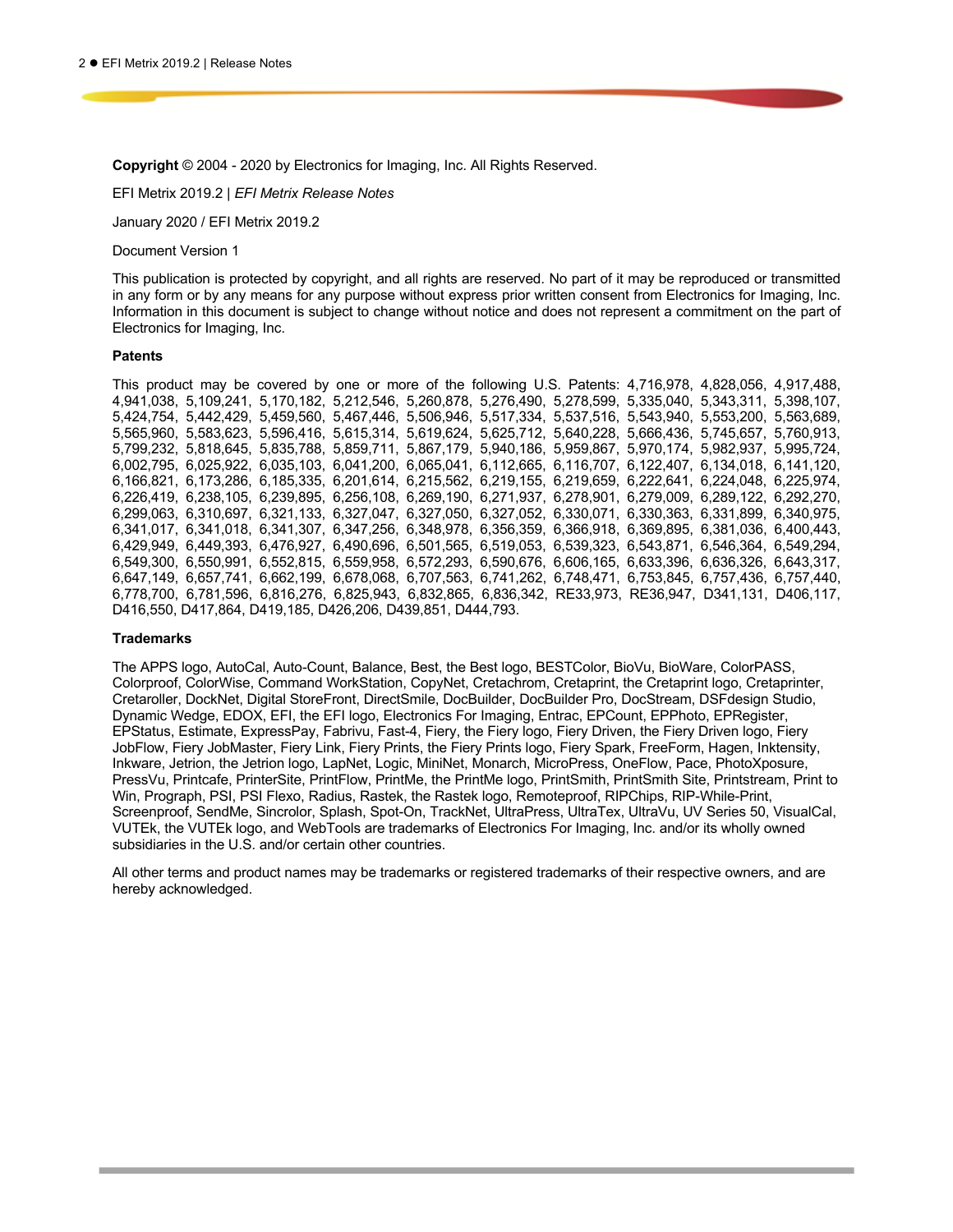# **Table of Contents**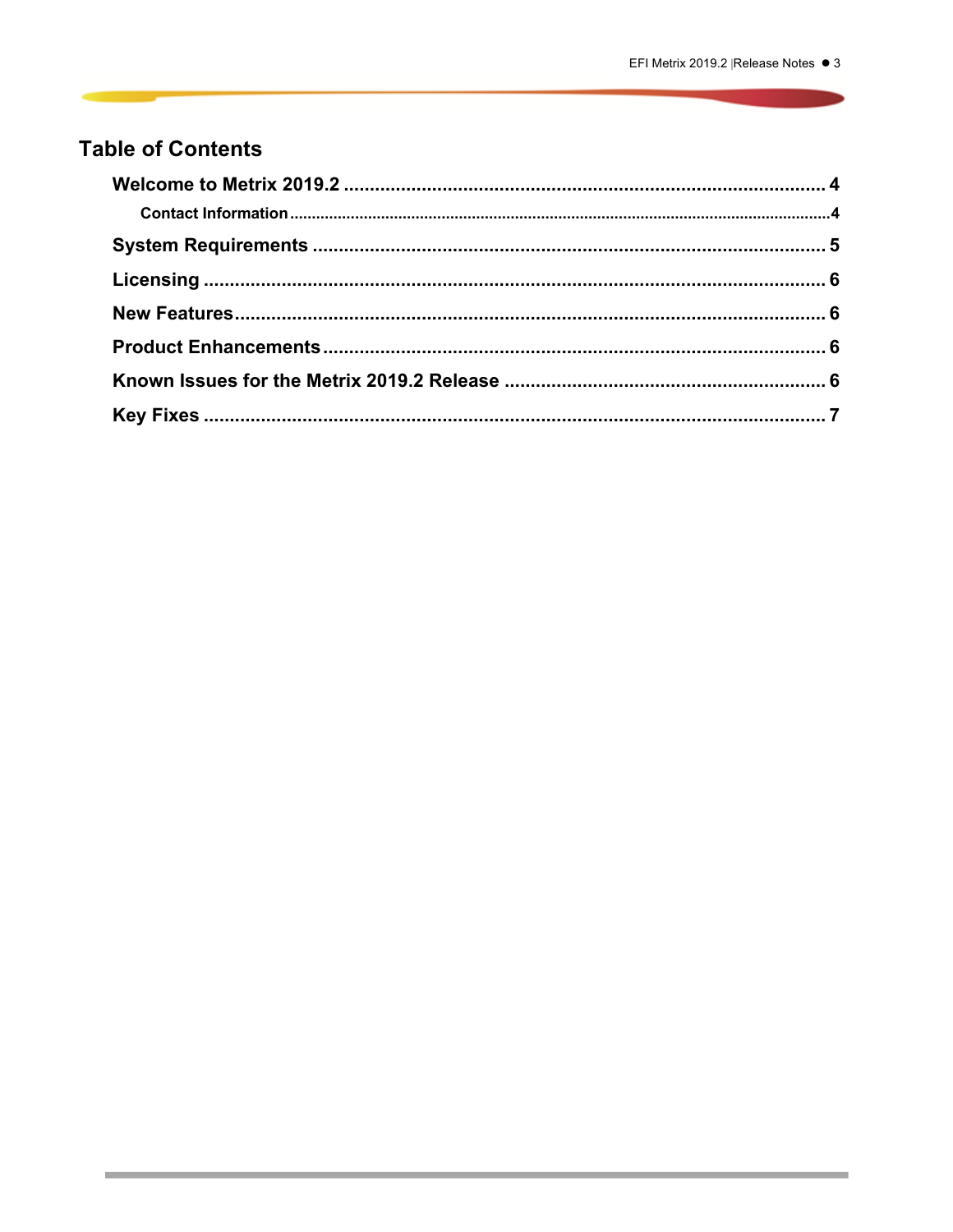# **Welcome to Metrix 2019.2**

EFI Metrix is an industry-leading job planning engine that transforms big data into actionable data in the most proven end-to-end integrated solution with a holistic view into manufacturing. With over 1,200 Metrix users in 25 countries and 12 years of continuous, aggressive development, Metrix is recognized as the de facto industry standard for dynamic, intelligent production planning, and automated imposition. Metrix 2019.2 introduces new features and enhancements and addresses issues found in previous releases.

### **Contact Information**

| <b>EFI Support</b> |                                                 |
|--------------------|-------------------------------------------------|
| <b>Web Site:</b>   | https://customer.efi.com/support                |
| <b>US Phone:</b>   | 1.855.EFI.4HLP/ (972) 638-7490 (Metrix Support) |
|                    | <b>UK Phone:</b> $+44(0)800.783.2737$           |
| <b>EU Phone:</b>   | $+49.2102.745.4500$                             |
| E-Mail:            | metrix.support@efi.com                          |

Regular Service Desk hours are 8:00 AM to 5:00 PM Eastern Time, Monday–Friday. Metrix Support hours are 9:00 AM to 5:30 PM Pacific Time, Monday–Friday. Outside of these hours, you may leave a voice mail message and an on-call support representative will be paged. Response time is based on the severity of the issue.

**Note** For problems involving infrastructure (i.e., computers, networks, operating systems, backup software, printers, third-party software, etc.), contact the appropriate vendor. EFI cannot support these types of issues.

### **EFI Professional Services**

|                                                                                                                                                                                                                                            | US Phone:                                               | (651) 365-5321 |
|--------------------------------------------------------------------------------------------------------------------------------------------------------------------------------------------------------------------------------------------|---------------------------------------------------------|----------------|
|                                                                                                                                                                                                                                            | <b>US Fax:</b>                                          | (651) 365-5334 |
|                                                                                                                                                                                                                                            | <b>E-Mail:</b>   ProfessionalServicesOperations@efi.com |                |
| EFI Professional Services can help you perform EFI software installations, upgrades, and updates. This<br>Notes<br>group can also help you implement, customize, and optimize your EFI software plus offer a range of<br>training options. |                                                         |                |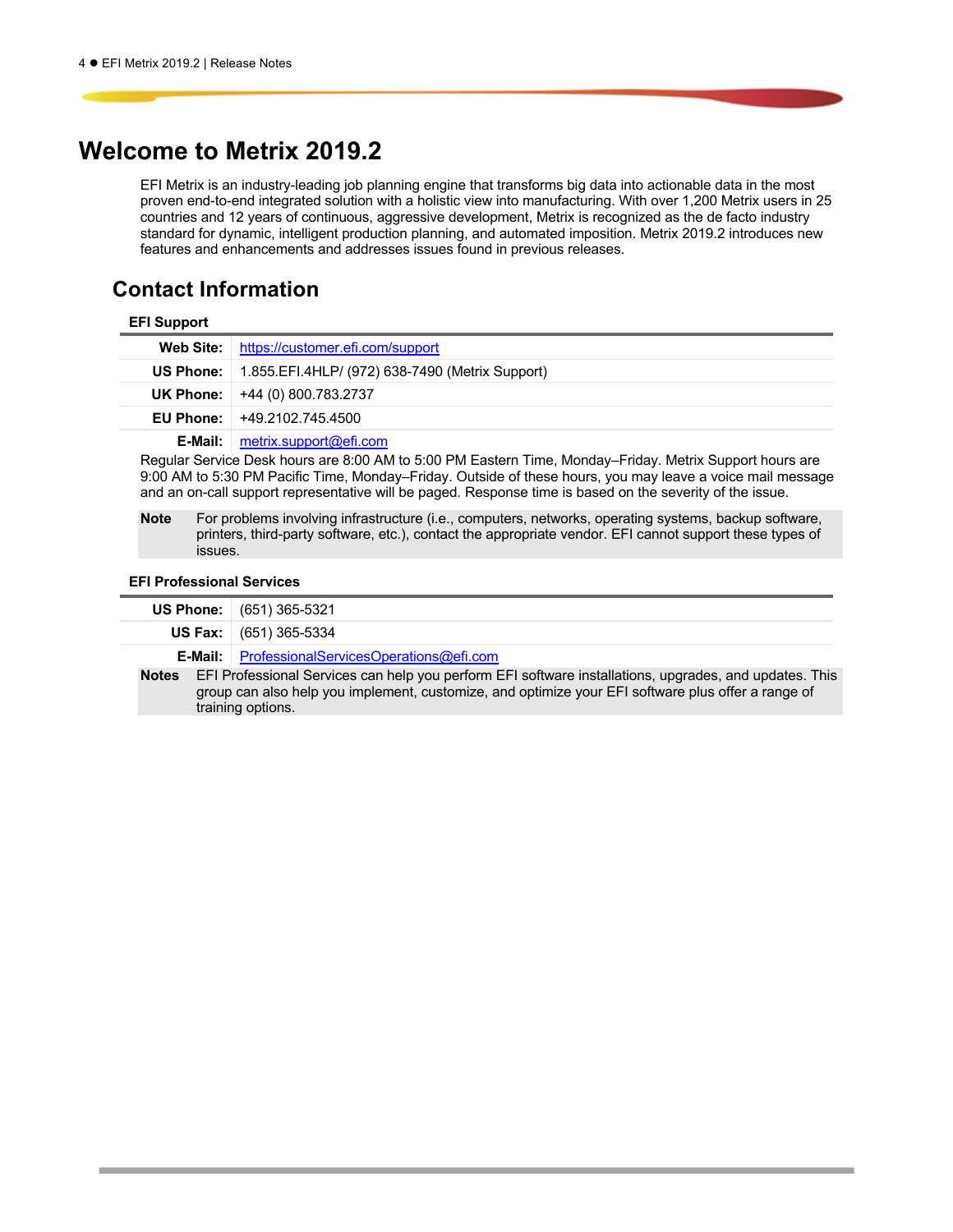# **System Requirements**

Please ensure your system is running one of the supported operating systems listed below before beginning the installation process.

### **Metrix 2019.2 system requirements:**

- Metrix 2019.2 requires 64-bit systems. It will **not** run on 32-bit systems.
- Metrix now supports Mac OS X 10.14 (Mojave)

**Note** For complete information on Metrix system requirements, see the *EFI Metrix 2019.2 Installation Guide*.

| <b>Supported Operating Systems for Metrix 2019.2</b> |                                                                                     |  |  |  |
|------------------------------------------------------|-------------------------------------------------------------------------------------|--|--|--|
| <b>Windows Operating System</b>                      | Microsoft Windows 10.x (64-bit)                                                     |  |  |  |
|                                                      | Microsoft Windows 8.x (64-bit)                                                      |  |  |  |
|                                                      | Microsoft Windows 7 (64-bit)                                                        |  |  |  |
|                                                      | Microsoft Windows Server 2016 (64-bit)                                              |  |  |  |
|                                                      | Microsoft Windows Server 2012 R2 (64-bit)                                           |  |  |  |
|                                                      | Microsoft SQL Server 2014 SP3 and SP4 (64-bit)                                      |  |  |  |
|                                                      | Note Metrix no longer supports Windows Server 2008.                                 |  |  |  |
| <b>Macintosh Operating System</b>                    | OS X 10.14.x (Mojave)                                                               |  |  |  |
|                                                      | OS X 10.13.x (High Sierra)                                                          |  |  |  |
|                                                      | OS X 10.12.x (Sierra)                                                               |  |  |  |
|                                                      | OS X 10.11.x (El Capitan)                                                           |  |  |  |
|                                                      | OS X 10.10.x (Yosemite)                                                             |  |  |  |
|                                                      | OS X 10.9.x (Mavericks)                                                             |  |  |  |
|                                                      | Metrix no longer supports OS X 10.7 (Lion) or OS X 10.8<br>Note<br>(Mountain Lion). |  |  |  |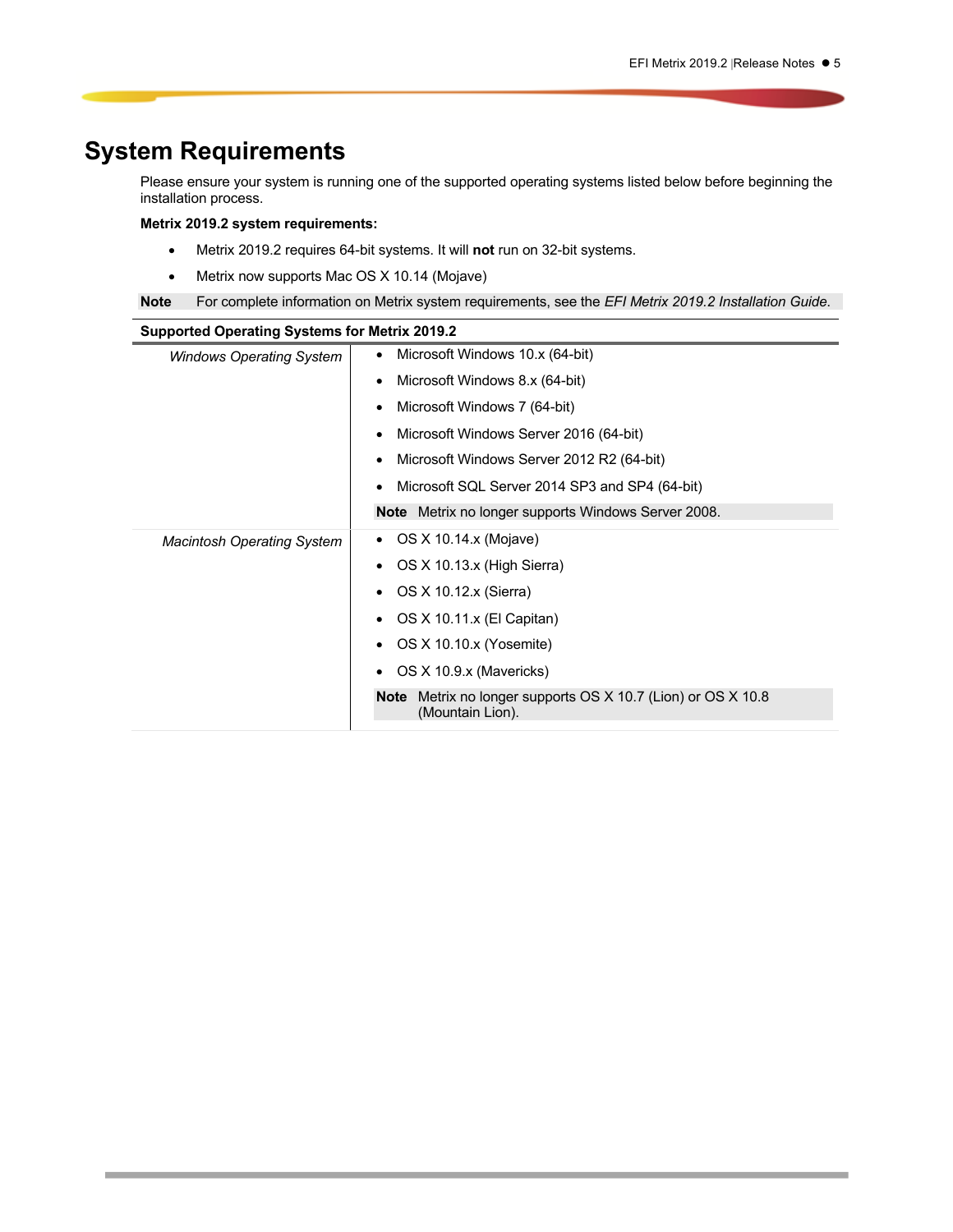# **Licensing**

Licenses for customers currently running Metrix version 2017.3 and later will be automatically updated to allow the use of 2019.2. Customers with earlier versions of Metrix are asked to contact EFI Customer Support for a 2019.2 license before upgrading.

# **New Features**

For detailed information and usage instructions on the new features and enhancements introduced in Metrix 2019.2, see *EFI Metrix 2019.2 What's New* and the *EFI Metrix 2019.2 User Guide.*

- **Produce Exact Quantity** added to die-cut product properties.
- **Finishing Group** added to product properties.
- **Double Sided No Gripper Change** added to press properties.
- Nesting of die-cut products that do not require the use of die-cutting tools.
- Ability to calculate and define variable cutoffs for roll-fed media.
- New dialog window for adding die-cutting tools to the database. This window is consistent throughout the entire application.
- Super-wide Format support with maximum dimensions of 25 meters.
- Option to disable product information added for two-sided printing methods in reports.
- New fields—**How to Handle Diecut Layouts Without a Standard, Product Group Placement, Enable Block Algorithms, Allow a Component to be on Multiple Layouts**—added to the **Auto Layout** section of the **User Preferences.**
- New **How to handle Page Size Error** field added to the **General** section of the **User Preferences.**
- New **Use Die-Cutting Tool Geometry** field in **Layout** properties and **Auto Plan** dialog.

### **Product Enhancements**

- Support archives now include marks, mark sets, and content files.
- Metrix client has improved WAN tolerance.
- Shorter plant load times.
- Shorter loading time for the list of standards in the **Standard Manager**.
- Enhanced performance of the **Open Project** dialog.
- Shorter load and save times for projects.

### **Known Issues for the Metrix 2019.2 Release**

- **Page to Bleed Gap** and **Auto Page to Bleed Gap** do not work with die-cut products. Die-cut component instances are positioned on the layout with bleeds abutting regardless of the **Page to Bleed Gap** settings. (Issue Reference: 13482)
- Shortcut icons are not created on Windows unless logged in as an **Administrator**. (Issue Reference: 10080)
- Mark numbers change to zero when opening the **Layout** drop-down list in the **Properties** pane. (Issue Reference: 10414)
- The **Auto Expand Trims** option does not work with **Auto Layout**. (Issue Reference: 12858)
- Variable cutoff length is not compatible with **Work and Tumble** printing. (Issue Reference: 13490)